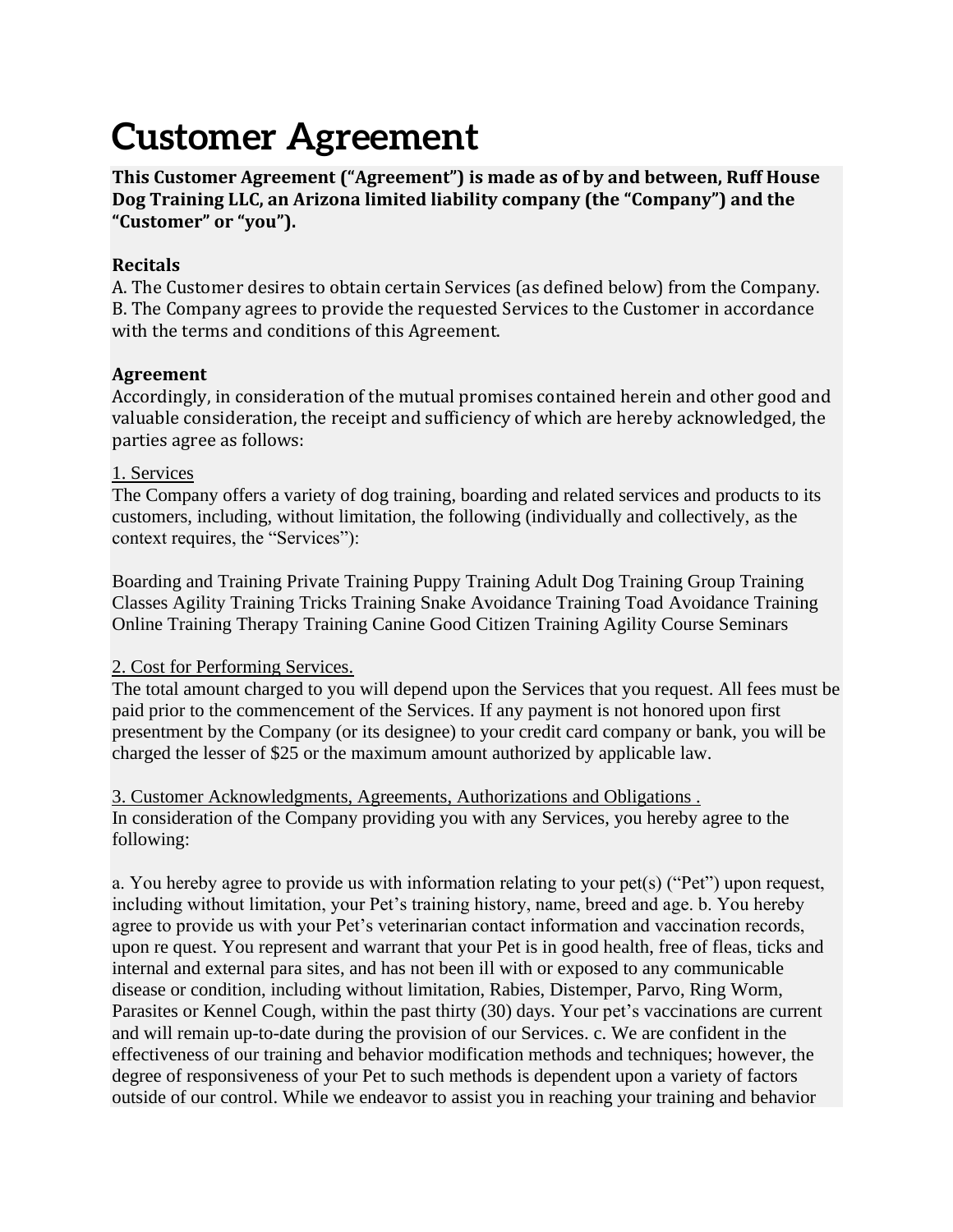modification goals for your Pet, in order to maximize your pet's training success, you agree to work with your Pet daily in order reinforce the training/behavior modification provided to your Pet. Your failure to do so will negatively impact you reaching your pet's training and behavior modification goals. WE DO NOT GUARANTEE A SPECIFIC OUTCOME RELATED TO THE PROVISION OF OUR SERVICES OR THAT THE RESULTS OF ANY TRAINING/BEHAVIOR MODIFICATION WILL LAST FOR ANY PARTICULAR PERIOD OF TIME. You acknowledge and agree that the Company does not represent, warrant, guarantee or promise that during the provision of or after the completion of our Services that your Pet will never bite, will never be dangerous or vicious to others, or will be free from any other behavioral problems. d. You acknowledge and agree that you are solely responsible for your Pet and your Pet's actions at all times both during the provision of the Services and in the future. e. All group and one-on-one training sessions shall take place at a location determined by the Company. You agree to notify the Company at least twenty-four (24) hours in advance of a scheduled training session if your Pet is showing signs of illness. The Company, in its sole discretion, shall determine and inform you if your Pet may attend such training session. During training classes, you agree to clean up and dispose of your pet's waste. Missed classes cannot be made up. f. Family participation is encouraged in all group and one-on-one training sessions. However, for the safety and wellbeing of all participants, you agree to maintain control and supervise your minor children. Minor children must remain within your pet's training area throughout the training session for their safety and the safety of the other participants. You agree that you will instruct your minor children to only interact with your Pet and never approach or touch any other pets participating in the training class or session, as applicable. g. All board and train services shall take place at the Company's facility (the "Facility"). h. While providing our board and train services, to the extent that the Company believes that your Pet needs urgent veterinary care, the Company may take the Pet to a local veterinary clinic. You hereby agree to pay any associated costs and expenses related thereto directly to the applicable veterinary clinic prior to the Pet's release. i. To the extent that the Company reasonably believes that your Pet infested its Facility with fleas, ticks or parasites, then you agree to pay any associated remediation costs and expenses related thereto. j. You hereby agree that we can terminate our Services and this Agreement at any time, in our sole discretion, to the extent we determine your Pet is dangerous or vicious to our trainers or any other person or animal. k. You hereby agree to hold the Company, and its members, owners, officers, employees, trainers, independent con tractors, agents, affiliates, successors and assigns (collectively, the "Indemnified Parties") harmless from an against any liability, loss, damage or expense suffered by you, your property, or your Pet during the provision of the Ser vices, including without limitation, any loss or damage caused by other customers or pets. l. You hereby agree to indemnify, defend, and hold harmless the Indemnified Parties from and against any and all liability, loss, damage, settlement, or expense (including reasonable attorneys' fees), as incurred by the Indemnified Parties in connection with any claim arising out of your or your Pet's actions during the provision of Services or at any time in the future. m. You hereby grant to the Company any and all rights to utilize the name, likeness, image, voice, appearance and performance of you and your Pet ("Intellectual Property), in whole or in part, for the purpose of promoting or advertising the Services or any other purposes as determined by Company in its sole discretion. You hereby waive any and all rights to inspect and approve any product, copy or material that incorporates all or part of the Intellectual Property utilized by the Company. You hereby waive any and all moral rights in the Intellectual Property. Without limiting the generality of the foregoing, you acknowledge that the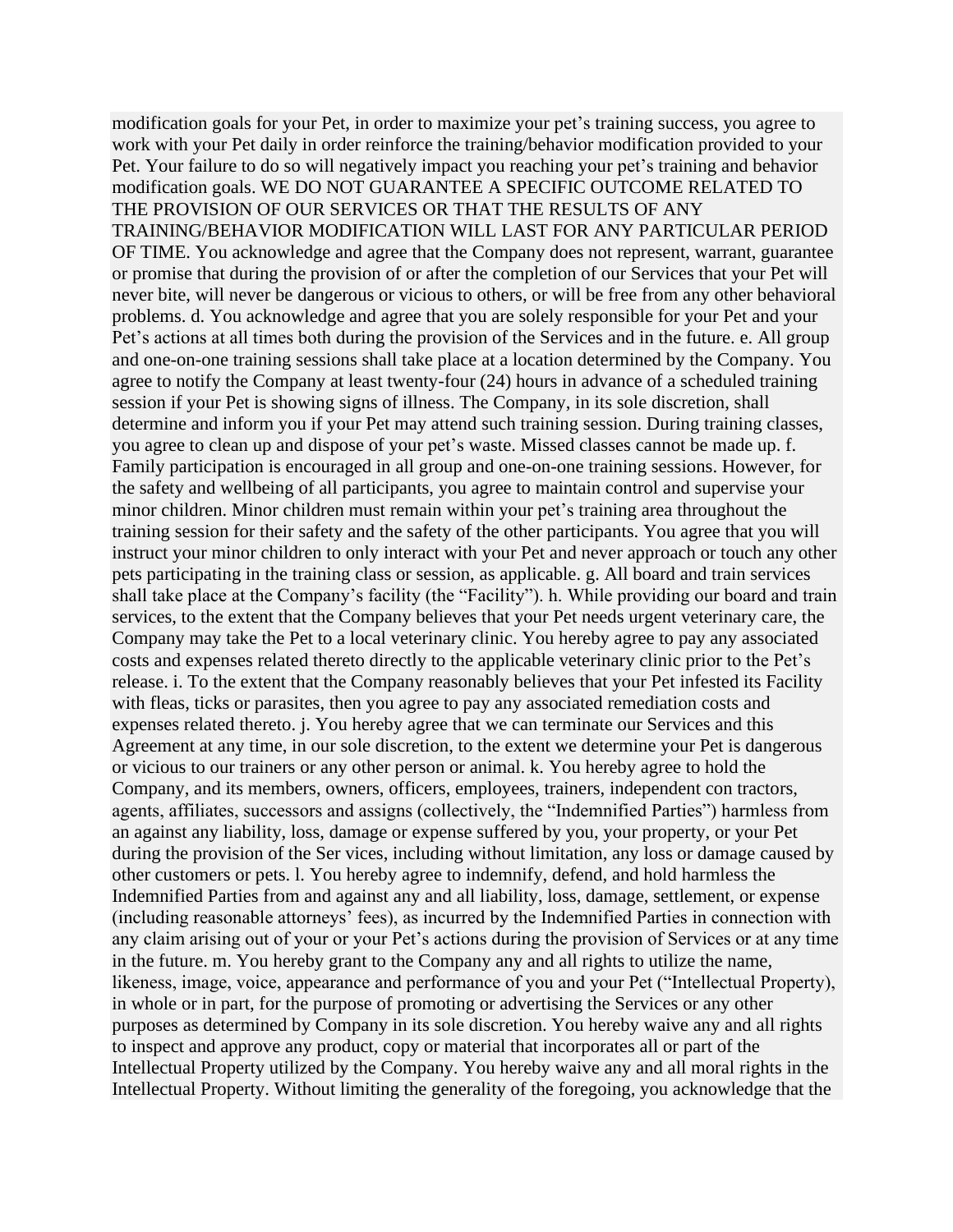Company shall have the right to use, modify, reproduce, publish, perform, display, distribute, make derivative works of and otherwise commercially exploit the Intellectual Proper ty in perpetuity and throughout the universe, in any manner or medium now existing or hereafter developed, without separate compensation to you or any other person or entity. n. You agree to promptly inform us of any changes in your physical address, e-mail address and phone number. o. You agree to print a fully executed copy of this Agreement to retain with your personal records. p. You acknowledge and agree that your failure to comply with the terms and conditions set forth in this Agreement may prevent the Company from providing you with the requested Services and may result in our cancellation of this Agreement. q. You acknowledge and agree that only you or your legally authorized representative may correspond with the Company regarding the Services. r. You acknowledge and agree that you are 18 years of age or older and either a United States citizen or a permanent resident of the United States.

4. Governing Law. This Agreement shall be governed by, construed and enforced in accordance with the laws of the State of Arizona with-out giving effect to any principles of conflicts of law.

5. Costs of Collection. You promise to pay all costs of enforcement and collection hereunder, including but not limited to, reasonable attorneys' fees, whether or not any action or proceeding is brought to enforce the provisions hereof.

6. Severability. In the event that any part of or all of any one or more of the provisions contained in this Agreement shall for any reason be held to be invalid, illegal or unenforceable in any respect by a court of competent jurisdiction, (i) such provision shall be deemed to be restated to reflect as nearly as possible the original intentions of the parties in accordance with applicable law, and (ii) the remaining terms, provisions, covenants and restrictions of this Agreement shall remain in full force and effect.

7. Indemnification. NOTWITHSTANDING ANY OTHER PROVISION IN THIS AGREEMENT TO THE CONTRARY, YOU HEREBY AGREE TO INDEMNIFY, DEFEND AND HOLD HARMLESS THE INDEMNIFIED PARTIES FROM AND AGAINST ANY AND ALL LIABILITY, LOSS, DAMAGE, SETTLEMENT OR EXPENSE (INCLUDING REASONABLE ATTORNEYS' FEES AND COSTS), AS INCURRED BY THE INDEMNIFIED PARTIES IN CONNECTION WITH ANY CLAIM ARISING OUT OF ANY BREACH BY YOU OF THIS AGREEMENT.

8. Complete Agreement. This Agreement is intended as the complete, final and exclusive statement of the terms of this Agreement between the parties regarding the subject matter hereof and supersedes all other prior or contemporaneous agreements or under-standings, whether written or oral, between them relating to the subject matter hereof. Each party expressly acknowledges that there are no warranties, representations, covenants or understanding of any kind, manner or description whatsoever by either party to the other except as expressly set forth in this Agreement. This Agreement shall not be amended or modified, except in a writing signed by each of the parties hereto. Notwithstanding the foregoing, upon no-tice to you, the Company may unilaterally amend or modify the terms of the Agreement to the extent it deems necessary to comply with applicable law.